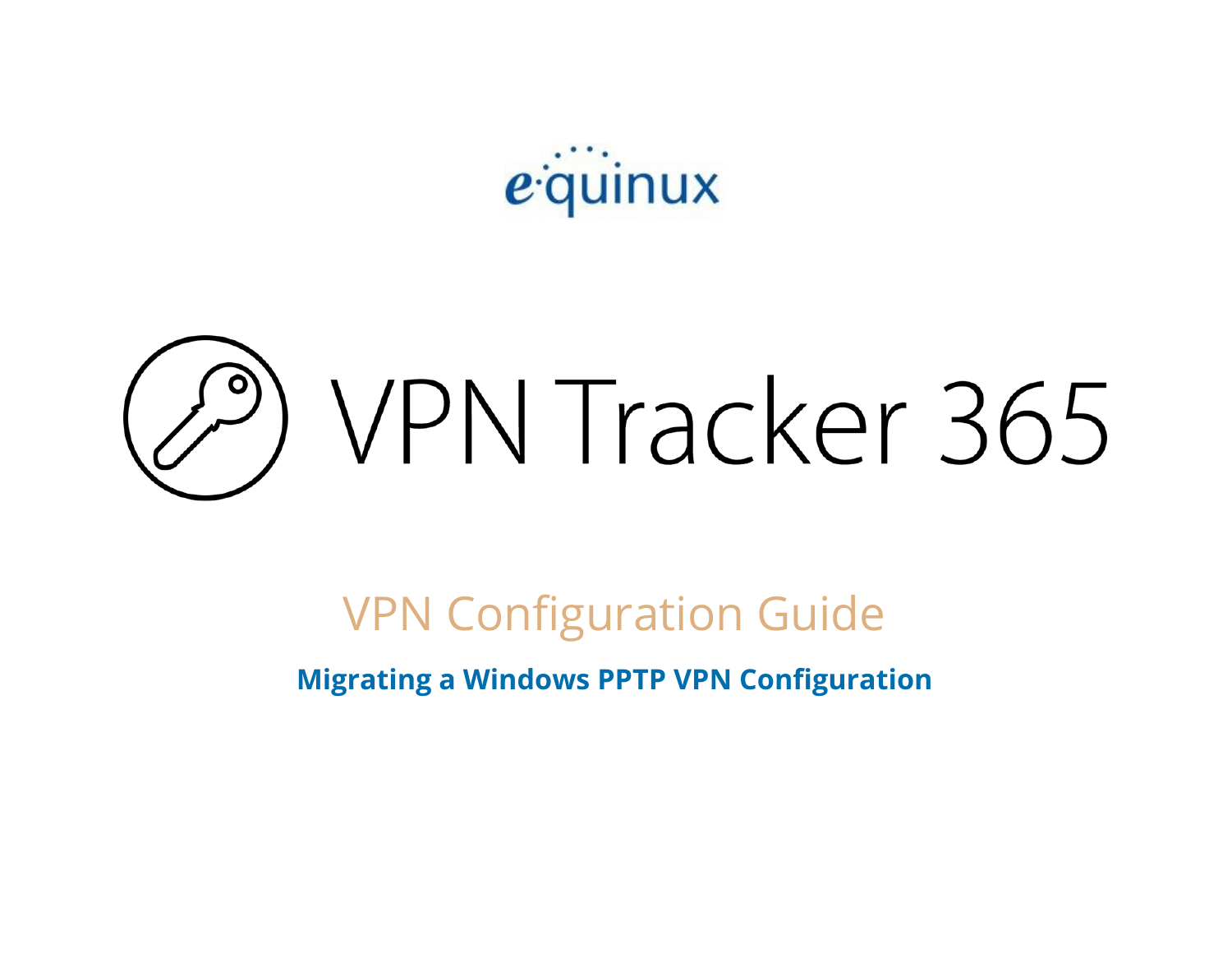© 2020 equinux AG and equinux USA, Inc. All rights reserved.

Under copyright law, this manual may not be copied, in whole or in part, without the written consent of equinux AG or equinux USA, Inc. Your rights to the software are governed by the accompanying software license agreement.

The equinux logo is a trademark of equinux AG and equinux USA, Inc., registered in the U.S. and other countries. Other product and company names mentioned herein may be trademarks and/or registered trademarks of their respective companies.

equinux shall have absolutely no liability for any direct or indirect, special or other consequential damages in connection with the use of this document or any change to the router in general, including without limitation, any lost profits, business, or data, even if equinux has been advised of the possibility of such damages.

Every effort has been made to ensure that the information in this manual is accurate. equinux is not responsible for printing or clerical errors.

Revised April 2 2020

Apple, the Apple logo, Mac, macOS, MacBook, MacBook Pro are trademarks of Apple Inc., registered in the U.S. and other countries. [www.vpntracker.com](https://www.vpntracker.com/)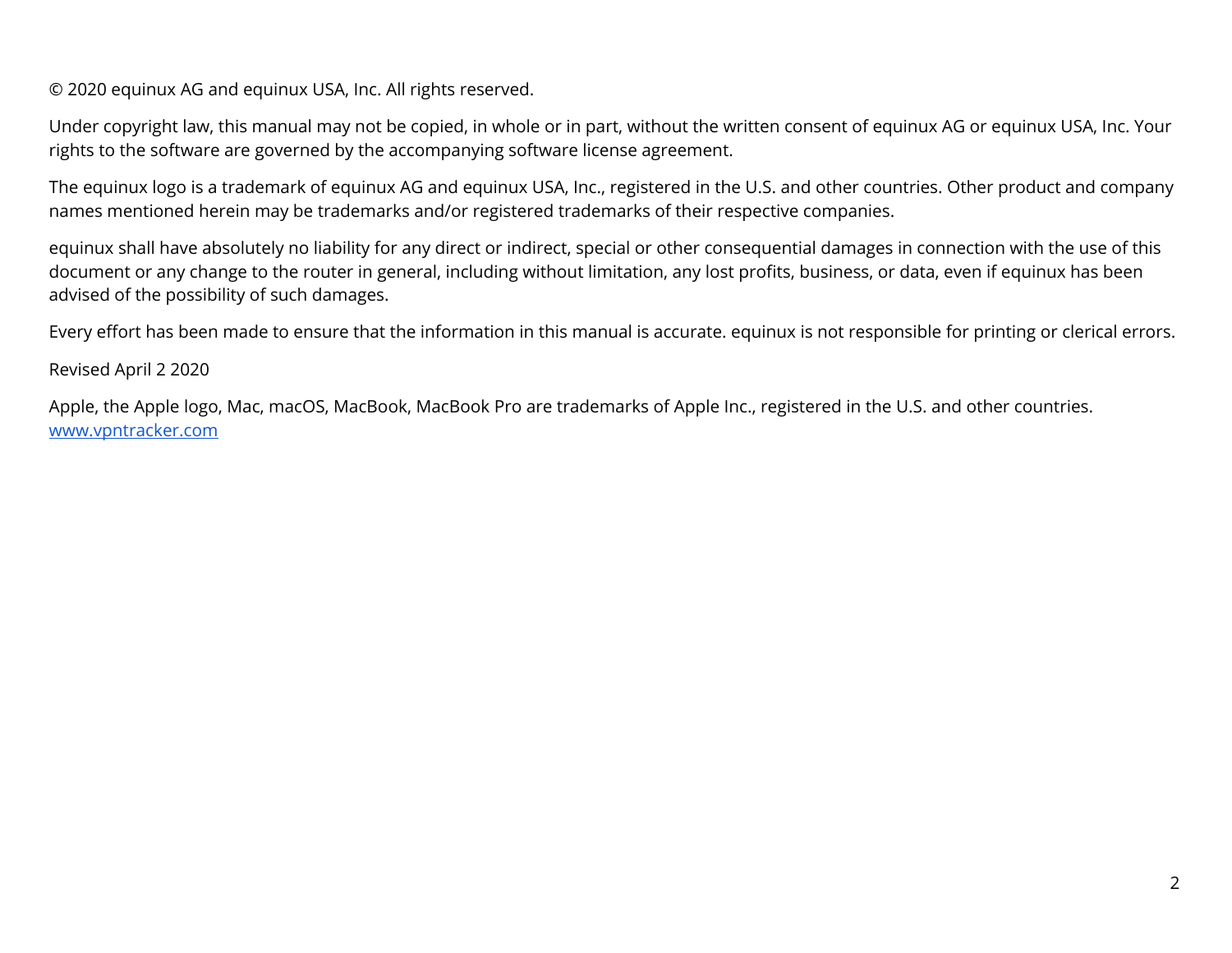# **Contents**

| <b>Introduction</b>                                                                                   | 4  |  |  |  |
|-------------------------------------------------------------------------------------------------------|----|--|--|--|
| Step 1: Find your PPTP VPN Connection Details in Windows<br>Find your VPN connection in Control Panel |    |  |  |  |
| Step 2: Set up a new connection in VPN Tracker 365                                                    | 6  |  |  |  |
| Step 3: Copy your Connection Settings to VPN Tracker 365                                              | 7  |  |  |  |
| <b>VPN Gateway Address</b>                                                                            | 7  |  |  |  |
| <b>Check Network Configuration</b>                                                                    | 8  |  |  |  |
| <b>DNS Settings (optional)</b>                                                                        | 9  |  |  |  |
| Step 4: Testing the VPN connection                                                                    | 10 |  |  |  |
| Connect to your VPN                                                                                   | 10 |  |  |  |
| Connected!                                                                                            | 10 |  |  |  |
| Troubleshooting                                                                                       | 11 |  |  |  |
| <b>Troubleshooting Resources</b>                                                                      | 11 |  |  |  |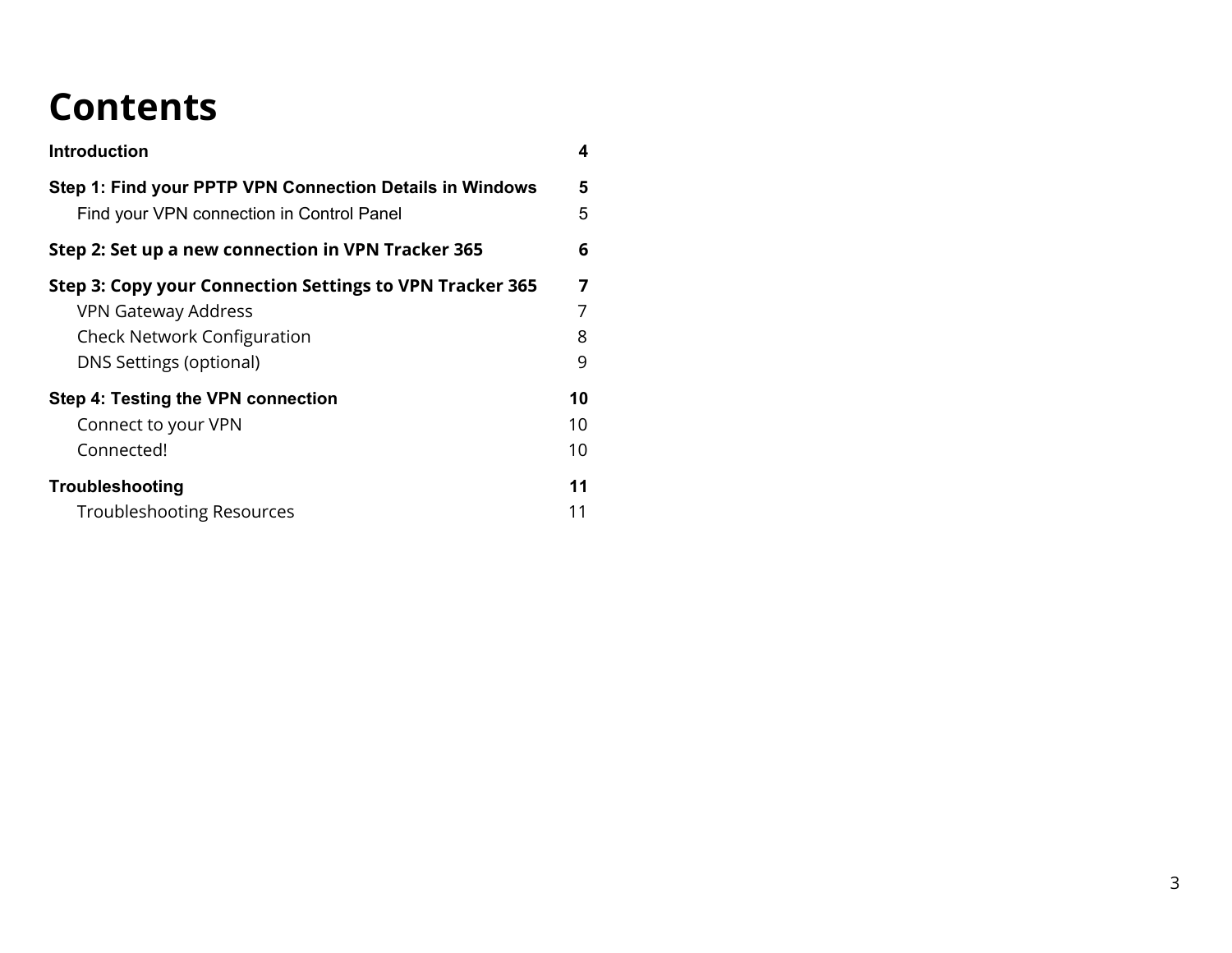### <span id="page-3-0"></span>**Introduction**

This document describes how to move your Windows-based PPTP VPN connection to a Mac using VPN Tracker 365.

#### **Before you start**

The configuration described in this guide requires VPN Tracker 365. Make sure you have installed all available updates. The latest VPN Tracker updates can be downloaded from: <https://www.vpntracker.com/download>

#### **Scenario**

This guide assumes you have a working PPTP connection set up on a Windows PC running Windows 10 (note that you should be able to apply the steps on earlier Windows versions as well). Follow along with this guide for step-by-step instructions on how to transfer this connection to your Mac using VPN Tracker 365.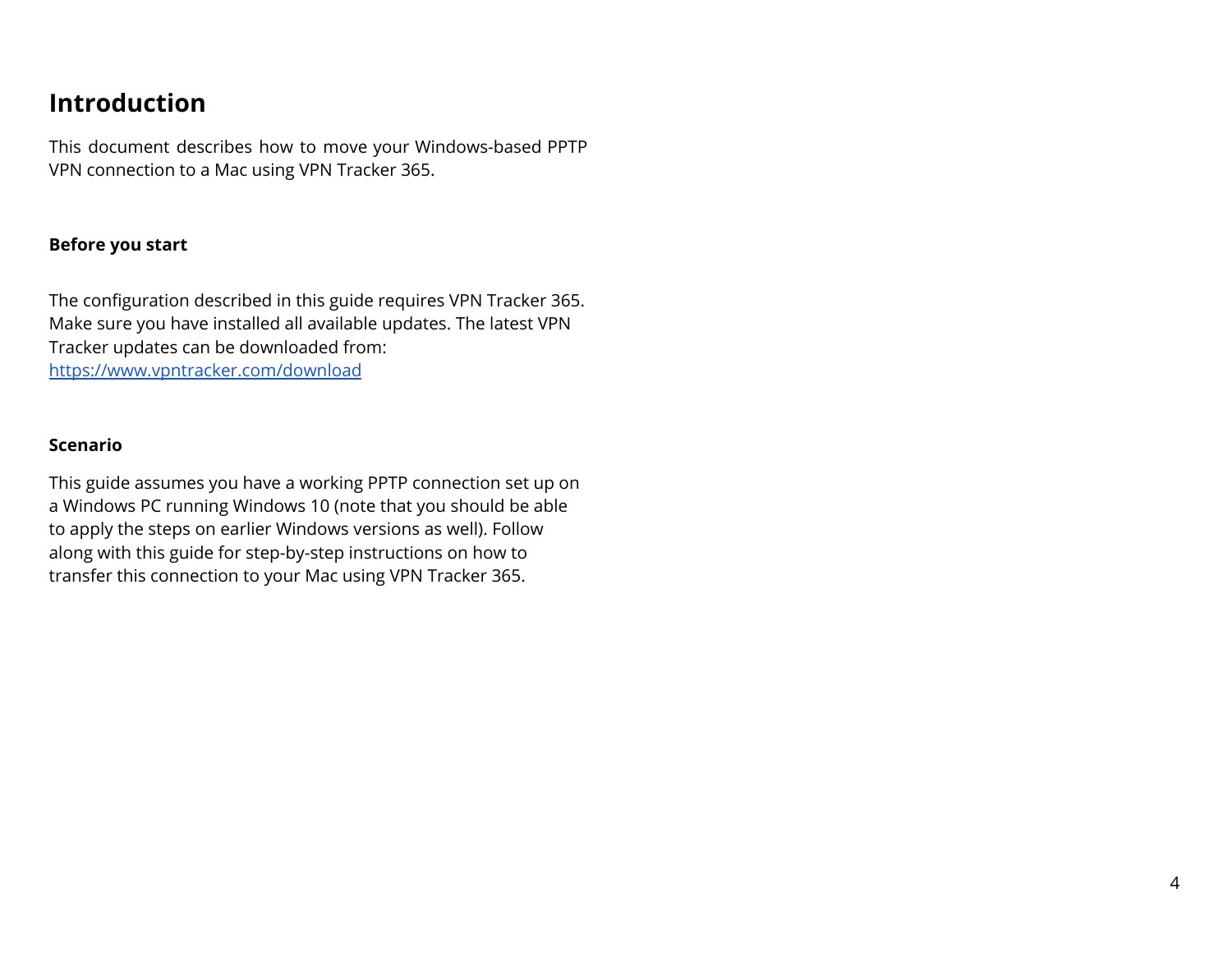# <span id="page-4-0"></span>**Step 1: Find your PPTP VPN Connection Details in Windows**

<span id="page-4-1"></span>

- ➔ Go to the Windows start menu and type in "Control Panel" to bring up the classic Windows Control Panel
- ➔ Then choose "View network status and tasks" and then "Change Adapter Settings"

→ Now select your PPTP VPN connection and choose "Change settings of this connection"





There you will see your network connections, including any configured VPN connections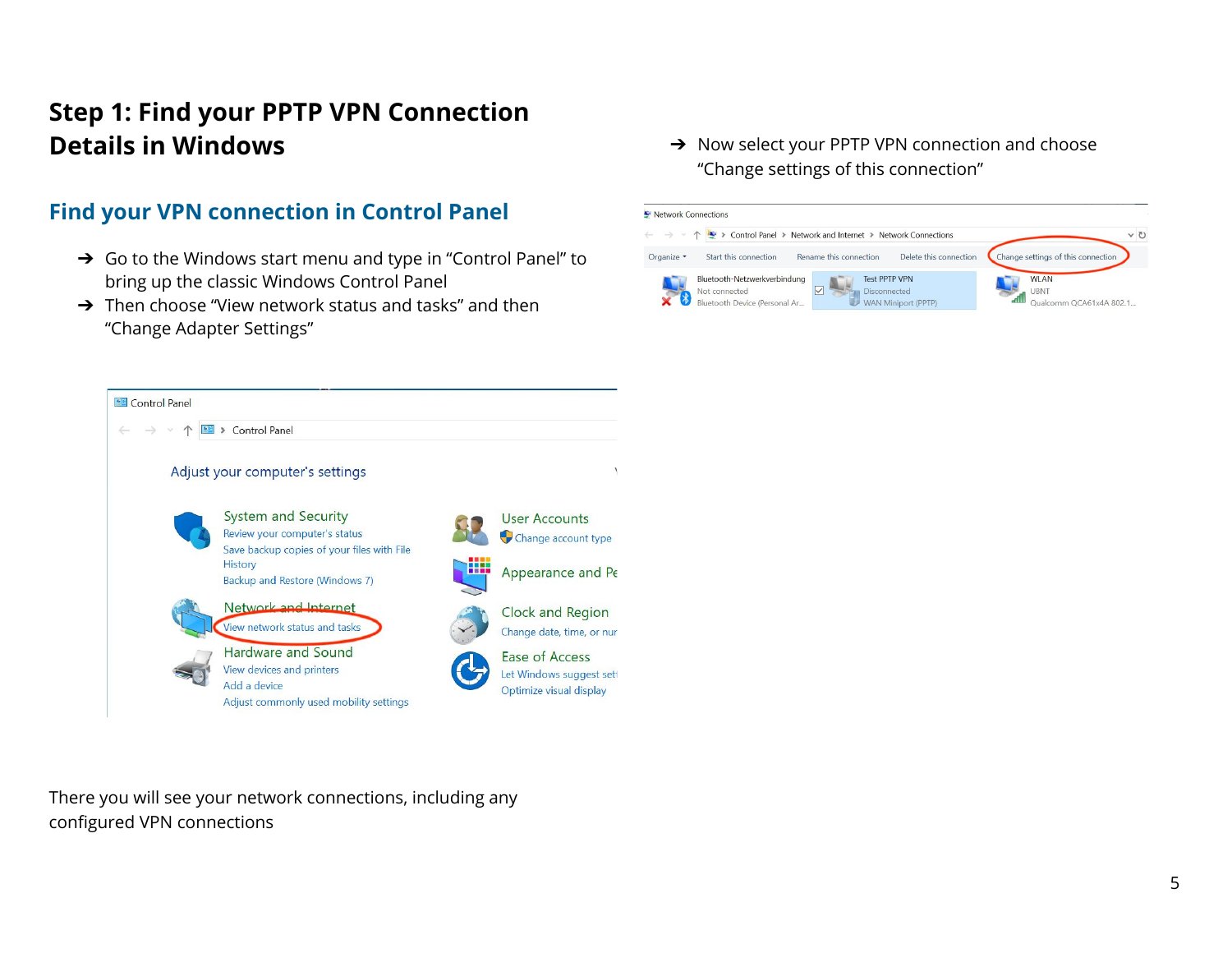## <span id="page-5-0"></span>**Step 2: Set up a new connection in VPN Tracker 365**

- → Make sure you have the latest version of VPN [Tracker](https://www.vpntracker.com/download) 365
- → Choose File > New > Company Connection...
- ➔ Go to IPSec / L2TP / OpenVPN / SSL / PPTP
- ➔ Choose "Connection based on PPTP Protocol"

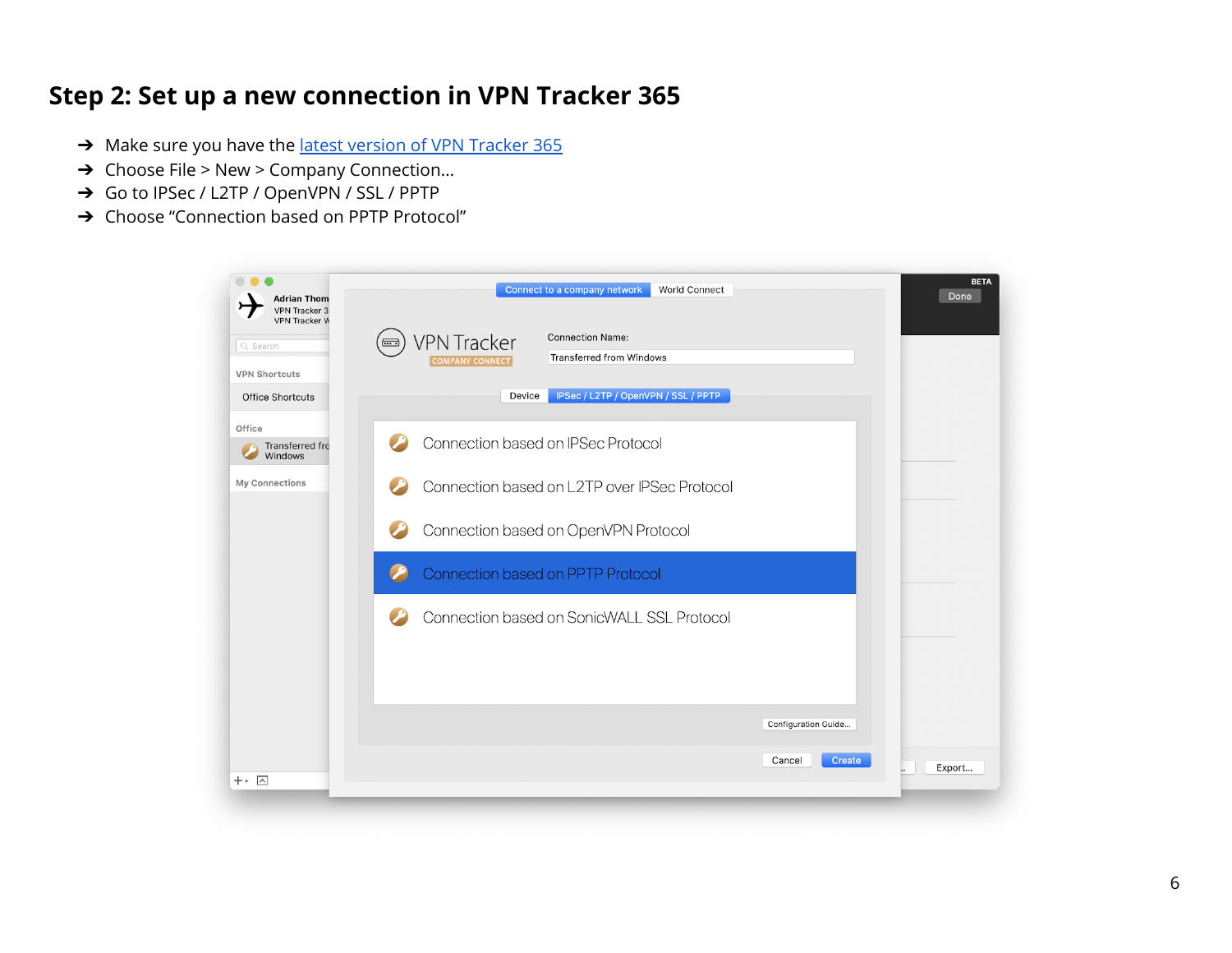### <span id="page-6-0"></span>**Step 3: Copy your Connection Settings to VPN Tracker 365**

All of your VPN connection's settings can be accessed in the VPN properties window.

#### <span id="page-6-1"></span>**VPN Gateway Address**

Go to the "General" tab in the VPN properties window and copy the "**Host name**" or "**IP address**" into the "**VPN Gateway**" field in VPN Tracker.

|                                                                                                                                                                  | $\bullet\bullet\bullet$<br>Adrian Thomas $\vee$<br>VPN Tracker 365 VIP<br>VPN Tracker World Connect                  | <b>Transferred from Windows</b><br>Basic Advanced<br><b>Notes</b><br>Actions                                                                                          |  |  |
|------------------------------------------------------------------------------------------------------------------------------------------------------------------|----------------------------------------------------------------------------------------------------------------------|-----------------------------------------------------------------------------------------------------------------------------------------------------------------------|--|--|
| $\times$<br><b>E</b> Test PPTP VPN Properties<br>General Options Security Networking Sharing<br>Host name or IP address of destination (such as microsoft.com or | Q Search<br><b>VPN Shortcuts</b><br>a.<br>Office Shortcuts<br>Office<br>$-0.01$<br>Transferred from<br>Windows<br>o. | <b>Connection Name Transferred from Windows</b><br>Connection based on → PPTP Protocol<br>iΞ<br><b>Configuration Guide</b>                                            |  |  |
| 157.54.0.1 or 3ffe:1234::1111):<br>est.example.com<br>First connect                                                                                              | <b>MA coupections</b>                                                                                                | <b>VPN Gateway</b><br>test.example.com                                                                                                                                |  |  |
| Windows can first connect to a public network, such as the<br>Internet, before trying to establish this virtual connection.<br>Dial another connection first:    |                                                                                                                      | <b>Network Configuration</b><br>PPTP<br>Protocol<br>$\circ$ $\circ$<br>Host to Everywhere<br>Topology<br>Remote Networks All Internet traffic is sent through the VPN |  |  |
|                                                                                                                                                                  |                                                                                                                      | Authentication<br>$\Theta$ $\Theta$ Username and password not saved<br>Username + Password<br>User                                                                    |  |  |
| Privacy statement                                                                                                                                                |                                                                                                                      | Use Remote DNS Server<br><b>DNS</b><br>Receive DNS Settings from VPN Gateway                                                                                          |  |  |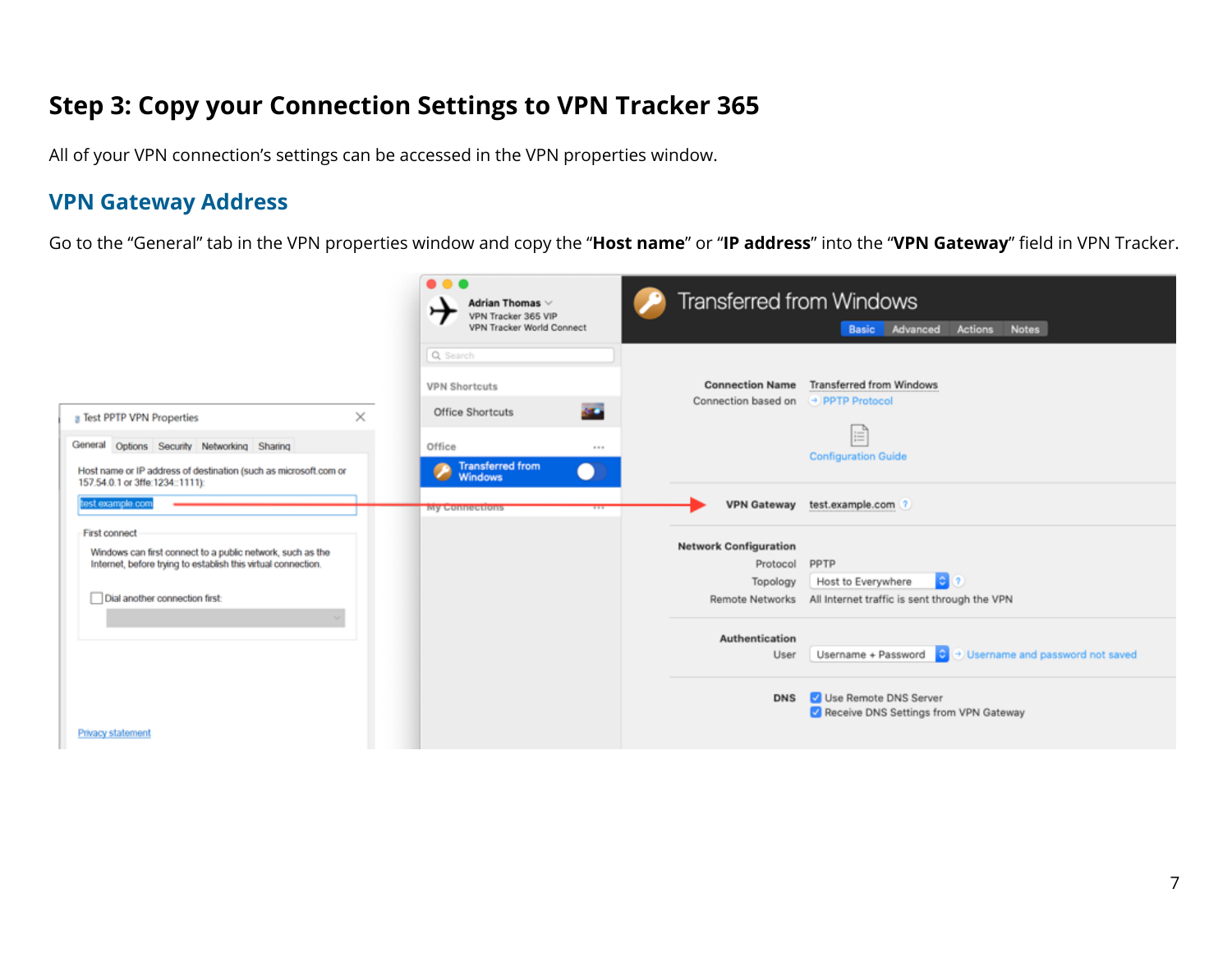#### <span id="page-7-0"></span>**Check Network Configuration**

- → Go to "Networking", select "Internet Protocol Version 4" and choose "Properties"
- ➔ Click "Advanced"

If the checkbox "Use default gateway on remote network is checked", you can use the default "Host to everywhere" setting in VPN Tracker and all your internet traffic will go through the VPN connection.



If this box is **not** checked in Windows, select "Host to network" in VPN Tracker instead: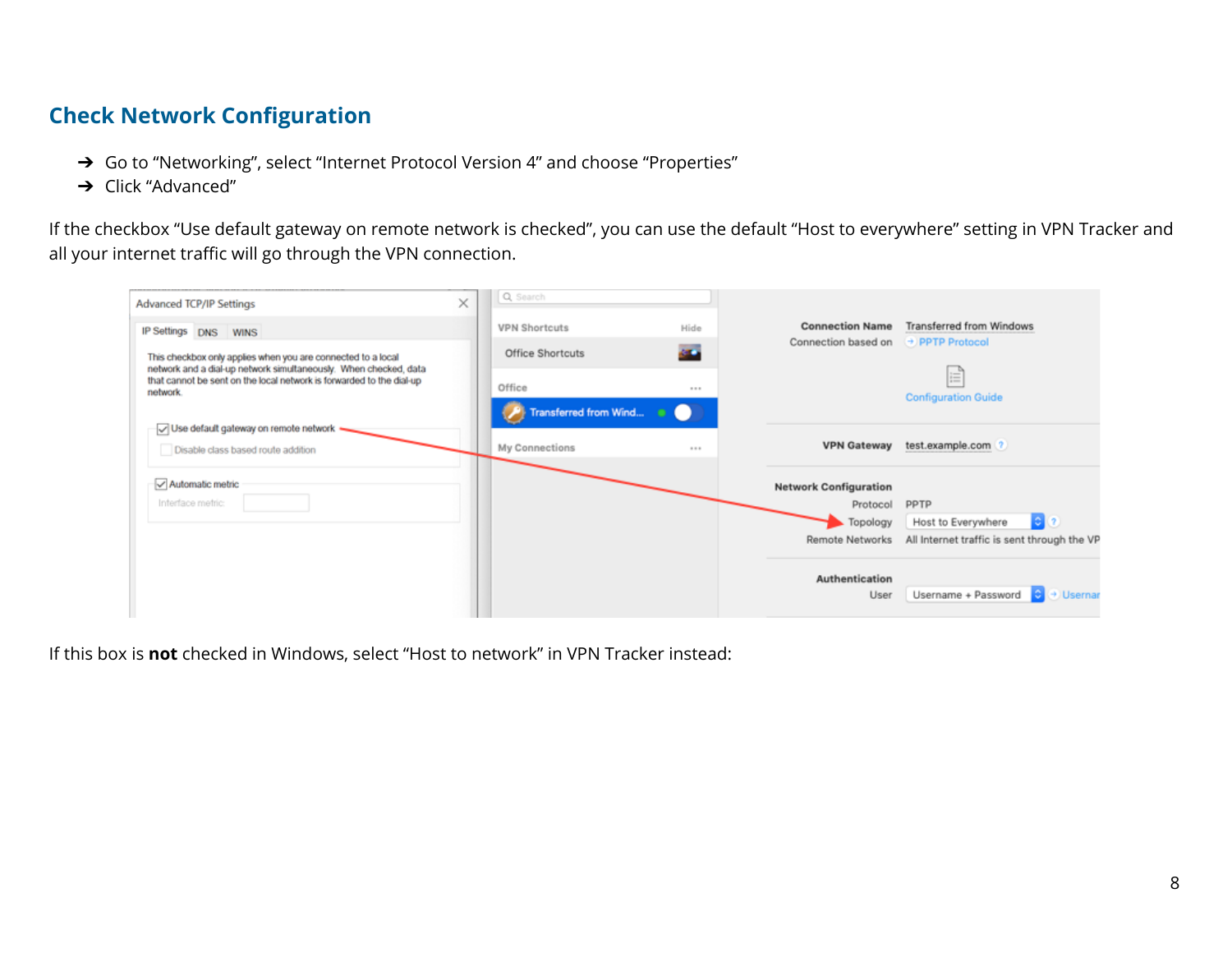#### <span id="page-8-0"></span>**DNS Settings (optional)**

If your PPTP connection has fixed DNS settings, you can also transfer these into VPN Tracker 365:

- $\rightarrow$  Switch to the DNS tab
- → In VPN Tracker 365: Uncheck "Receive DNS Settings from VPN Gateway"
- → Enter the DNS settings from the "DNS server address" field in Windows into the fields in VPN Tracker

| Advanced TCP/IP Settings                                                | × |                            |       |   |                              | iΞ                                                                                                                                 |
|-------------------------------------------------------------------------|---|----------------------------|-------|---|------------------------------|------------------------------------------------------------------------------------------------------------------------------------|
| IP Settings DNS WINS                                                    |   | Office<br>Transferred from | 1.111 |   |                              | <b>Configuration Guide</b>                                                                                                         |
| DNS server addresses, in order of use:                                  |   | Windows                    |       |   |                              |                                                                                                                                    |
| 192.168.22.12                                                           |   | My Connections             |       |   |                              | VPN Gateway test.example.com ?                                                                                                     |
|                                                                         |   |                            |       |   | <b>Network Configuration</b> |                                                                                                                                    |
| Edit.<br><b>Remove.</b><br>Add                                          |   |                            |       |   | Protocol                     | PPTP                                                                                                                               |
| The following three settings are applied to all connections with TCP/IP |   |                            |       |   | Topology                     | Host to Everywhere                                                                                                                 |
| enabled. For resolution of unqualified names:                           |   |                            |       |   |                              | Remote Networks All Internet traffic is sent through the VPN                                                                       |
| Append primary and connection specific DNS suffixes                     |   |                            |       |   |                              |                                                                                                                                    |
| Append parent suffixes of the primary DNS suffix                        |   |                            |       |   | Authentication               |                                                                                                                                    |
| Append these DNS suffixes (in order):                                   |   |                            |       |   | User                         | Username + Password $\begin{array}{ c c c c c }\hline \color{red}\bullet & \color{red}\end{array}$ Username and password not saved |
|                                                                         |   |                            |       |   |                              |                                                                                                                                    |
|                                                                         |   |                            |       |   | <b>DNS</b>                   | Use Remote DNS Server<br>Receive DNS Settings from VPN Gateway                                                                     |
| Remove                                                                  |   |                            |       | o | DNS Servers                  | 192.168.22.12 ?                                                                                                                    |
| Add<br>Edit.                                                            |   |                            |       | o | Search Domains               | example.com ?                                                                                                                      |
| DNS suffix for this connection:<br>example.com                          |   |                            |       |   | Use DNS Server for           | Search Domains                                                                                                                     |
| Register this connection's addresses in DNS                             |   |                            |       |   |                              | √ Use for reverse lookup of IP addresses in remote networks ?                                                                      |
| Use this connection's DNS suffix in DNS registration                    |   |                            |       |   |                              |                                                                                                                                    |
|                                                                         |   |                            |       |   | Manage Team & Plans          | Export Settings                                                                                                                    |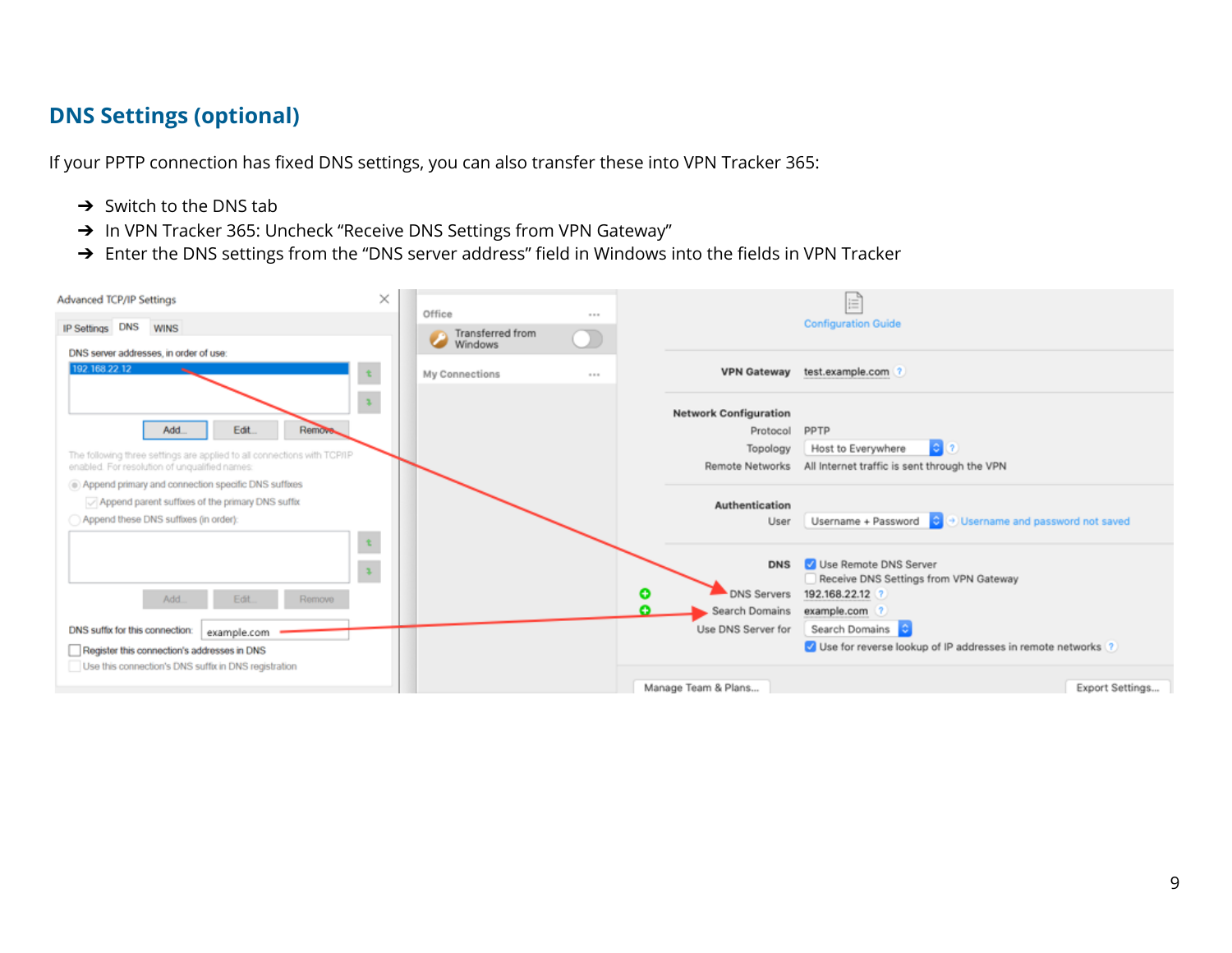#### <span id="page-9-0"></span>**Step 4: Testing the VPN connection**

Once you've transferred all your settings, it's time to test your connection.

#### **Testing Notes**

You won't be able to connect if you're at the same location as your VPN server, so you may need to get out of the office to test your VPN. Please also note that the **personal hotspot feature** on iOS and Android **does not support** PPTP VPN connections.

#### <span id="page-9-1"></span>**Connect to your VPN**

- → Click on the On/Off switch to turn on your connection.
- → Depending on your setup, you will be prompted to enter your VPN username and password (typically the same login details you use to sign in to other services at your company)

#### <span id="page-9-2"></span>**Connected!**

Connecting may take a couple of seconds. If the On/Off button turns blue that's great – you're connected! Now is a great time to take a look at the VPN Tracker [Manual](https://www.vpntracker.com/support?tab=manual). It shows you how to use your VPN and how to get the most out of it.